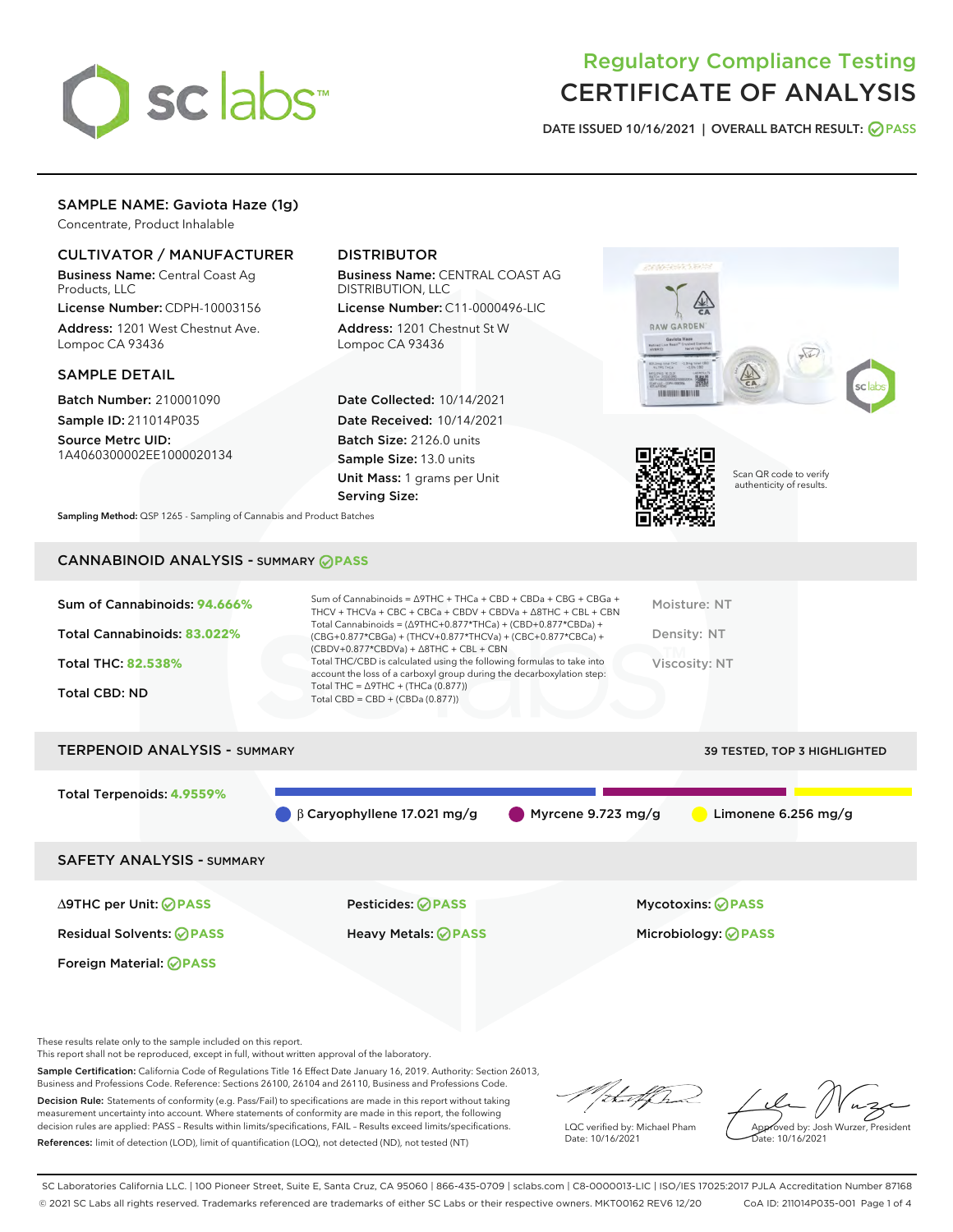



GAVIOTA HAZE (1G) | DATE ISSUED 10/16/2021 | OVERALL BATCH RESULT: @ PASS

#### CANNABINOID TEST RESULTS - 10/16/2021 2 PASS

Tested by high-performance liquid chromatography with diode-array detection (HPLC-DAD). **Method:** QSP 1157 - Analysis of Cannabinoids by HPLC-DAD

#### TOTAL CANNABINOIDS: **83.022%**

Total Cannabinoids (Total THC) + (Total CBD) + (Total CBG) + (Total THCV) + (Total CBC) + (Total CBDV) + ∆8THC + CBL + CBN

TOTAL THC: **82.538%** Total THC (∆9THC+0.877\*THCa)

TOTAL CBD: ND

Total CBD (CBD+0.877\*CBDa)

TOTAL CBG: ND Total CBG (CBG+0.877\*CBGa)

TOTAL THCV: 0.484% Total THCV (THCV+0.877\*THCVa)

TOTAL CBC: ND Total CBC (CBC+0.877\*CBCa)

TOTAL CBDV: ND Total CBDV (CBDV+0.877\*CBDVa)

| <b>COMPOUND</b>  | LOD/LOQ<br>(mg/g)          | <b>MEASUREMENT</b><br><b>UNCERTAINTY</b><br>mg/g | <b>RESULT</b><br>(mg/g) | <b>RESULT</b><br>(%) |
|------------------|----------------------------|--------------------------------------------------|-------------------------|----------------------|
| <b>THCa</b>      | 0.05/0.14                  | ±24.187                                          | 941.14                  | 94.114               |
| <b>THCVa</b>     | 0.07/0.20                  | ±0.263                                           | 5.52                    | 0.552                |
| <b>A9THC</b>     | 0.06 / 0.26                | N/A                                              | <b>ND</b>               | <b>ND</b>            |
| $\triangle$ 8THC | 0.1/0.4                    | N/A                                              | <b>ND</b>               | <b>ND</b>            |
| <b>THCV</b>      | 0.1/0.2                    | N/A                                              | <b>ND</b>               | <b>ND</b>            |
| <b>CBD</b>       | 0.07/0.29                  | N/A                                              | <b>ND</b>               | <b>ND</b>            |
| <b>CBDa</b>      | 0.02/0.19                  | N/A                                              | <b>ND</b>               | <b>ND</b>            |
| <b>CBDV</b>      | 0.04 / 0.15                | N/A                                              | <b>ND</b>               | <b>ND</b>            |
| <b>CBDVa</b>     | 0.03 / 0.53                | N/A                                              | <b>ND</b>               | <b>ND</b>            |
| <b>CBG</b>       | 0.06/0.19                  | N/A                                              | <b>ND</b>               | <b>ND</b>            |
| <b>CBGa</b>      | 0.1/0.2                    | N/A                                              | <b>ND</b>               | <b>ND</b>            |
| <b>CBL</b>       | 0.06 / 0.24                | N/A                                              | <b>ND</b>               | <b>ND</b>            |
| <b>CBN</b>       | 0.1/0.3                    | N/A                                              | <b>ND</b>               | <b>ND</b>            |
| <b>CBC</b>       | 0.2 / 0.5                  | N/A                                              | <b>ND</b>               | <b>ND</b>            |
| <b>CBCa</b>      | 0.07/0.28                  | N/A                                              | <b>ND</b>               | <b>ND</b>            |
|                  | <b>SUM OF CANNABINOIDS</b> |                                                  | 946.66 mg/g             | 94.666%              |

#### **UNIT MASS: 1 grams per Unit**

| ∆9THC per Unit                                                                            | 1120 per-package limit | <b>ND</b><br><b>PASS</b> |  |  |  |
|-------------------------------------------------------------------------------------------|------------------------|--------------------------|--|--|--|
| <b>Total THC per Unit</b>                                                                 |                        | 825.38 mg/unit           |  |  |  |
| <b>CBD</b> per Unit                                                                       |                        | <b>ND</b>                |  |  |  |
| <b>Total CBD per Unit</b>                                                                 |                        | <b>ND</b>                |  |  |  |
| Sum of Cannabinoids<br>per Unit                                                           |                        | 946.66 mg/unit           |  |  |  |
| <b>Total Cannabinoids</b><br>per Unit                                                     |                        | 830.22 mg/unit           |  |  |  |
| <b>MOISTURE TEST RESULT</b><br><b>DENSITY TEST RESULT</b><br><b>VISCOSITY TEST RESULT</b> |                        |                          |  |  |  |

Not Tested

Not Tested

Not Tested

| <b>TERPENOID TEST RESULTS - 10/16/2021</b> |  |
|--------------------------------------------|--|
|--------------------------------------------|--|

Terpene analysis utilizing gas chromatography-flame ionization detection (GC-FID). **Method:** QSP 1192 - Analysis of Terpenoids by GC-FID

| <b>COMPOUND</b>         | LOD/LOQ<br>(mg/g) | <b>MEASUREMENT</b><br><b>UNCERTAINTY</b><br>mg/g | <b>RESULT</b><br>(mg/g)                          | <b>RESULT</b><br>(%) |
|-------------------------|-------------------|--------------------------------------------------|--------------------------------------------------|----------------------|
| $\beta$ Caryophyllene   | 0.004 / 0.012     | ±0.6059                                          | 17.021                                           | 1.7021               |
| <b>Myrcene</b>          | 0.008 / 0.025     | ±0.1254                                          | 9.723                                            | 0.9723               |
| Limonene                | 0.005 / 0.016     | ±0.0895                                          | 6.256                                            | 0.6256               |
| $\alpha$ Humulene       | 0.009 / 0.029     | ±0.1422                                          | 4.429                                            | 0.4429               |
| Linalool                | 0.009 / 0.032     | ±0.0700                                          | 1.843                                            | 0.1843               |
| Terpinolene             | 0.008 / 0.026     | ±0.0286                                          | 1.396                                            | 0.1396               |
| trans-β-Farnesene       | 0.008 / 0.025     | ±0.0423                                          | 1.192                                            | 0.1192               |
| Ocimene                 | 0.011 / 0.038     | ±0.0371                                          | 1.157                                            | 0.1157               |
| Fenchol                 | 0.010 / 0.034     | ±0.0409                                          | 1.058                                            | 0.1058               |
| Valencene               | 0.009 / 0.030     | ±0.0721                                          | 1.047                                            | 0.1047               |
| <b>Terpineol</b>        | 0.016 / 0.055     | ±0.0610                                          | 0.994                                            | 0.0994               |
| $\beta$ Pinene          | 0.004 / 0.014     | ±0.0107                                          | 0.932                                            | 0.0932               |
| $\alpha$ Pinene         | 0.005 / 0.017     | ±0.0072                                          | 0.833                                            | 0.0833               |
| Nerolidol               | 0.009 / 0.028     | ±0.0177                                          | 0.281                                            | 0.0281               |
| <b>Borneol</b>          | 0.005 / 0.016     | ±0.0116                                          | 0.277                                            | 0.0277               |
| Caryophyllene<br>Oxide  | 0.010 / 0.033     | ±0.0121                                          | 0.263                                            | 0.0263               |
| $\alpha$ Bisabolol      | 0.008 / 0.026     | ±0.0101                                          | 0.190                                            | 0.0190               |
| Geraniol                | 0.002 / 0.007     | ±0.0048                                          | 0.110                                            | 0.0110               |
| Camphene                | 0.005 / 0.015     | ±0.0011                                          | 0.097                                            | 0.0097               |
| <b>Geranyl Acetate</b>  | 0.004 / 0.014     | ±0.0035                                          | 0.084                                            | 0.0084               |
| Fenchone                | 0.009 / 0.028     | ±0.0018                                          | 0.062                                            | 0.0062               |
| Citronellol             | 0.003 / 0.010     | ±0.0027                                          | 0.056                                            | 0.0056               |
| $\gamma$ Terpinene      | 0.006 / 0.018     | ±0.0008                                          | 0.048                                            | 0.0048               |
| Guaiol                  | 0.009 / 0.030     | ±0.0023                                          | 0.048                                            | 0.0048               |
| $\alpha$ Terpinene      | 0.005 / 0.017     | ±0.0006                                          | 0.039                                            | 0.0039               |
| $\alpha$ Phellandrene   | 0.006 / 0.020     | ±0.0005                                          | 0.034                                            | 0.0034               |
| Eucalyptol              | 0.006 / 0.018     | ±0.0007                                          | 0.028                                            | 0.0028               |
| Nerol                   | 0.003 / 0.011     | ±0.0011                                          | 0.024                                            | 0.0024               |
| 3 Carene                | 0.005 / 0.018     | ±0.0003                                          | 0.020                                            | 0.0020               |
| p-Cymene                | 0.005 / 0.016     | ±0.0005                                          | 0.017                                            | 0.0017               |
| Isoborneol              | 0.004 / 0.012     | N/A                                              | <loq< th=""><th><math>&lt;</math>LOQ</th></loq<> | $<$ LOQ              |
| Sabinene                | 0.004 / 0.014     | N/A                                              | <b>ND</b>                                        | <b>ND</b>            |
| Sabinene Hydrate        | 0.006 / 0.022     | N/A                                              | ND                                               | <b>ND</b>            |
| (-)-Isopulegol          | 0.005 / 0.016     | N/A                                              | ND                                               | <b>ND</b>            |
| Camphor                 | 0.006 / 0.019     | N/A                                              | ND                                               | ND                   |
| Menthol                 | 0.008 / 0.025     | N/A                                              | ND                                               | ND                   |
| R-(+)-Pulegone          | 0.003 / 0.011     | N/A                                              | ND                                               | <b>ND</b>            |
| $\alpha$ Cedrene        | 0.005 / 0.016     | N/A                                              | ND                                               | ND                   |
| Cedrol                  | 0.008 / 0.027     | N/A                                              | ND                                               | <b>ND</b>            |
| <b>TOTAL TERPENOIDS</b> |                   |                                                  | 49.559 mg/g                                      | 4.9559%              |

SC Laboratories California LLC. | 100 Pioneer Street, Suite E, Santa Cruz, CA 95060 | 866-435-0709 | sclabs.com | C8-0000013-LIC | ISO/IES 17025:2017 PJLA Accreditation Number 87168 © 2021 SC Labs all rights reserved. Trademarks referenced are trademarks of either SC Labs or their respective owners. MKT00162 REV6 12/20 CoA ID: 211014P035-001 Page 2 of 4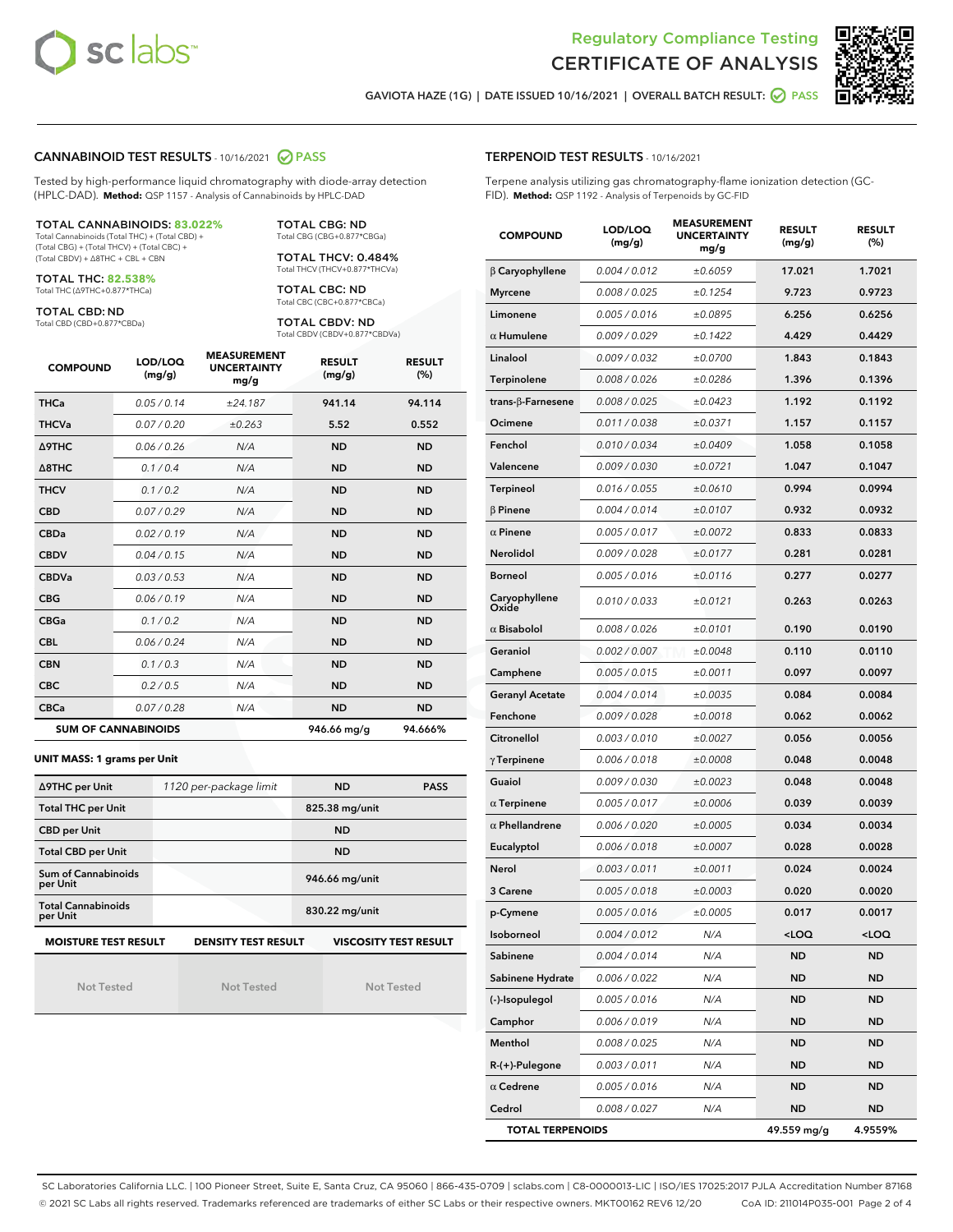



GAVIOTA HAZE (1G) | DATE ISSUED 10/16/2021 | OVERALL BATCH RESULT: 2 PASS

# CATEGORY 1 PESTICIDE TEST RESULTS - 10/16/2021 2 PASS

Pesticide and plant growth regulator analysis utilizing high-performance liquid chromatography-mass spectrometry (HPLC-MS) or gas chromatography-mass spectrometry (GC-MS). \*GC-MS utilized where indicated. **Method:** QSP 1212 - Analysis of Pesticides and Mycotoxins by LC-MS or QSP 1213 - Analysis of Pesticides by GC-MS

| <b>COMPOUND</b>             | LOD/LOQ<br>$(\mu g/g)$ | <b>ACTION</b><br><b>LIMIT</b><br>$(\mu g/g)$ | <b>MEASUREMENT</b><br><b>UNCERTAINTY</b><br>$\mu$ g/g | <b>RESULT</b><br>$(\mu g/g)$ | <b>RESULT</b> |
|-----------------------------|------------------------|----------------------------------------------|-------------------------------------------------------|------------------------------|---------------|
| Aldicarb                    | 0.03 / 0.08            | $\ge$ LOD                                    | N/A                                                   | <b>ND</b>                    | <b>PASS</b>   |
| Carbofuran                  | 0.02 / 0.05            | $\ge$ LOD                                    | N/A                                                   | <b>ND</b>                    | <b>PASS</b>   |
| Chlordane*                  | 0.03 / 0.08            | $\ge$ LOD                                    | N/A                                                   | <b>ND</b>                    | <b>PASS</b>   |
| Chlorfenapyr*               | 0.03/0.10              | $\ge$ LOD                                    | N/A                                                   | <b>ND</b>                    | <b>PASS</b>   |
| Chlorpyrifos                | 0.02 / 0.06            | $\ge$ LOD                                    | N/A                                                   | <b>ND</b>                    | <b>PASS</b>   |
| Coumaphos                   | 0.02 / 0.07            | $\ge$ LOD                                    | N/A                                                   | <b>ND</b>                    | <b>PASS</b>   |
| Daminozide                  | 0.02 / 0.07            | $\ge$ LOD                                    | N/A                                                   | <b>ND</b>                    | <b>PASS</b>   |
| <b>DDVP</b><br>(Dichlorvos) | 0.03/0.09              | $>$ LOD                                      | N/A                                                   | <b>ND</b>                    | <b>PASS</b>   |
| Dimethoate                  | 0.03/0.08              | $\ge$ LOD                                    | N/A                                                   | <b>ND</b>                    | <b>PASS</b>   |
| Ethoprop(hos)               | 0.03/0.10              | $>$ LOD                                      | N/A                                                   | <b>ND</b>                    | <b>PASS</b>   |
| Etofenprox                  | 0.02 / 0.06            | $\ge$ LOD                                    | N/A                                                   | <b>ND</b>                    | <b>PASS</b>   |
| Fenoxycarb                  | 0.03/0.08              | $\ge$ LOD                                    | N/A                                                   | <b>ND</b>                    | <b>PASS</b>   |
| Fipronil                    | 0.03/0.08              | $\ge$ LOD                                    | N/A                                                   | <b>ND</b>                    | <b>PASS</b>   |
| Imazalil                    | 0.02 / 0.06            | $>$ LOD                                      | N/A                                                   | <b>ND</b>                    | <b>PASS</b>   |
| <b>Methiocarb</b>           | 0.02 / 0.07            | $\ge$ LOD                                    | N/A                                                   | <b>ND</b>                    | <b>PASS</b>   |
| Methyl<br>parathion         | 0.03/0.10              | $\ge$ LOD                                    | N/A                                                   | <b>ND</b>                    | <b>PASS</b>   |
| <b>Mevinphos</b>            | 0.03/0.09              | $\ge$ LOD                                    | N/A                                                   | <b>ND</b>                    | <b>PASS</b>   |
| Paclobutrazol               | 0.02 / 0.05            | $>$ LOD                                      | N/A                                                   | <b>ND</b>                    | <b>PASS</b>   |
| Propoxur                    | 0.03/0.09              | $\ge$ LOD                                    | N/A                                                   | <b>ND</b>                    | <b>PASS</b>   |
| Spiroxamine                 | 0.03/0.08              | $\ge$ LOD                                    | N/A                                                   | <b>ND</b>                    | <b>PASS</b>   |
| Thiacloprid                 | 0.03/0.10              | $\ge$ LOD                                    | N/A                                                   | <b>ND</b>                    | <b>PASS</b>   |

#### CATEGORY 2 PESTICIDE TEST RESULTS - 10/16/2021 @ PASS

| <b>COMPOUND</b>          | LOD/LOO<br>$(\mu g/g)$ | <b>ACTION</b><br>LIMIT<br>$(\mu g/g)$ | <b>MEASUREMENT</b><br><b>UNCERTAINTY</b><br>µg/g | <b>RESULT</b><br>$(\mu g/g)$ | <b>RESULT</b> |  |
|--------------------------|------------------------|---------------------------------------|--------------------------------------------------|------------------------------|---------------|--|
| Abamectin                | 0.03/0.10              | 0.1                                   | N/A                                              | <b>ND</b>                    | <b>PASS</b>   |  |
| Acephate                 | 0.02/0.07              | 0.1                                   | N/A                                              | <b>ND</b>                    | <b>PASS</b>   |  |
| Acequinocyl              | 0.02/0.07              | 0.1                                   | N/A                                              | <b>ND</b>                    | <b>PASS</b>   |  |
| Acetamiprid              | 0.02 / 0.05            | 0.1                                   | N/A                                              | <b>ND</b>                    | <b>PASS</b>   |  |
| Azoxystrobin             | 0.02/0.07              | 0.1                                   | N/A                                              | <b>ND</b>                    | <b>PASS</b>   |  |
| <b>Bifenazate</b>        | 0.01 / 0.04            | 0.1                                   | N/A                                              | <b>ND</b>                    | <b>PASS</b>   |  |
| <b>Bifenthrin</b>        | 0.02 / 0.05            | 3                                     | N/A                                              | <b>ND</b>                    | <b>PASS</b>   |  |
| <b>Boscalid</b>          | 0.03/0.09              | 0.1                                   | N/A                                              | <b>ND</b>                    | <b>PASS</b>   |  |
| Captan                   | 0.19/0.57              | 0.7                                   | N/A                                              | <b>ND</b>                    | <b>PASS</b>   |  |
| Carbaryl                 | 0.02/0.06              | 0.5                                   | N/A                                              | <b>ND</b>                    | <b>PASS</b>   |  |
| Chlorantranilip-<br>role | 0.04/0.12              | 10                                    | N/A                                              | <b>ND</b>                    | <b>PASS</b>   |  |
| Clofentezine             | 0.03/0.09              | 0.1                                   | N/A                                              | <b>ND</b>                    | <b>PASS</b>   |  |

# CATEGORY 2 PESTICIDE TEST RESULTS - 10/16/2021 continued

| <b>COMPOUND</b>               | LOD/LOQ<br>$(\mu g/g)$ | <b>ACTION</b><br>LIMIT<br>$(\mu g/g)$ | <b>MEASUREMENT</b><br><b>UNCERTAINTY</b><br>µg/g | <b>RESULT</b><br>(µg/g) | <b>RESULT</b> |
|-------------------------------|------------------------|---------------------------------------|--------------------------------------------------|-------------------------|---------------|
| Cyfluthrin                    | 0.12 / 0.38            | 2                                     | N/A                                              | ND                      | <b>PASS</b>   |
| Cypermethrin                  | 0.11 / 0.32            | $\mathbf{1}$                          | N/A                                              | <b>ND</b>               | <b>PASS</b>   |
| <b>Diazinon</b>               | 0.02 / 0.05            | 0.1                                   | N/A                                              | ND                      | <b>PASS</b>   |
| Dimethomorph                  | 0.03 / 0.09            | 2                                     | N/A                                              | ND                      | <b>PASS</b>   |
| Etoxazole                     | 0.02 / 0.06            | 0.1                                   | N/A                                              | ND                      | <b>PASS</b>   |
| Fenhexamid                    | 0.03 / 0.09            | 0.1                                   | N/A                                              | ND                      | <b>PASS</b>   |
| Fenpyroximate                 | 0.02 / 0.06            | 0.1                                   | N/A                                              | ND                      | <b>PASS</b>   |
| Flonicamid                    | 0.03 / 0.10            | 0.1                                   | N/A                                              | <b>ND</b>               | <b>PASS</b>   |
| Fludioxonil                   | 0.03 / 0.10            | 0.1                                   | N/A                                              | ND                      | <b>PASS</b>   |
| Hexythiazox                   | 0.02 / 0.07            | 0.1                                   | N/A                                              | ND                      | <b>PASS</b>   |
| Imidacloprid                  | 0.04 / 0.11            | 5                                     | N/A                                              | <b>ND</b>               | <b>PASS</b>   |
| Kresoxim-methyl               | 0.02 / 0.07            | 0.1                                   | N/A                                              | <b>ND</b>               | <b>PASS</b>   |
| Malathion                     | 0.03 / 0.09            | 0.5                                   | N/A                                              | ND                      | <b>PASS</b>   |
| Metalaxyl                     | 0.02 / 0.07            | $\overline{c}$                        | N/A                                              | <b>ND</b>               | <b>PASS</b>   |
| Methomyl                      | 0.03 / 0.10            | 1                                     | N/A                                              | <b>ND</b>               | <b>PASS</b>   |
| Myclobutanil                  | 0.03 / 0.09            | 0.1                                   | N/A                                              | ND                      | <b>PASS</b>   |
| Naled                         | 0.02 / 0.07            | 0.1                                   | N/A                                              | ND                      | <b>PASS</b>   |
| Oxamyl                        | 0.04/0.11              | 0.5                                   | N/A                                              | ND                      | <b>PASS</b>   |
| Pentachloronitro-<br>benzene* | 0.03 / 0.09            | 0.1                                   | N/A                                              | ND                      | PASS          |
| Permethrin                    | 0.04 / 0.12            | 0.5                                   | N/A                                              | <b>ND</b>               | <b>PASS</b>   |
| Phosmet                       | 0.03/0.10              | 0.1                                   | N/A                                              | ND                      | <b>PASS</b>   |
| Piperonylbu-<br>toxide        | 0.02 / 0.07            | 3                                     | N/A                                              | ND                      | <b>PASS</b>   |
| Prallethrin                   | 0.03 / 0.08            | 0.1                                   | N/A                                              | ND                      | <b>PASS</b>   |
| Propiconazole                 | 0.02 / 0.07            | 0.1                                   | N/A                                              | ND                      | PASS          |
| Pyrethrins                    | 0.04 / 0.12            | 0.5                                   | N/A                                              | ND                      | <b>PASS</b>   |
| Pyridaben                     | 0.02 / 0.07            | 0.1                                   | N/A                                              | ND                      | PASS          |
| Spinetoram                    | 0.02 / 0.07            | 0.1                                   | N/A                                              | ND                      | PASS          |
| Spinosad                      | 0.02 / 0.07            | 0.1                                   | N/A                                              | <b>ND</b>               | <b>PASS</b>   |
| Spiromesifen                  | 0.02 / 0.05            | 0.1                                   | N/A                                              | ND                      | PASS          |
| Spirotetramat                 | 0.02 / 0.06            | 0.1                                   | N/A                                              | ND                      | <b>PASS</b>   |
| Tebuconazole                  | 0.02 / 0.07            | 0.1                                   | N/A                                              | ND                      | <b>PASS</b>   |
| Thiamethoxam                  | 0.03 / 0.10            | 5                                     | N/A                                              | ND                      | <b>PASS</b>   |
| Trifloxystrobin               | 0.03 / 0.08            | 0.1                                   | N/A                                              | <b>ND</b>               | <b>PASS</b>   |

SC Laboratories California LLC. | 100 Pioneer Street, Suite E, Santa Cruz, CA 95060 | 866-435-0709 | sclabs.com | C8-0000013-LIC | ISO/IES 17025:2017 PJLA Accreditation Number 87168 © 2021 SC Labs all rights reserved. Trademarks referenced are trademarks of either SC Labs or their respective owners. MKT00162 REV6 12/20 CoA ID: 211014P035-001 Page 3 of 4